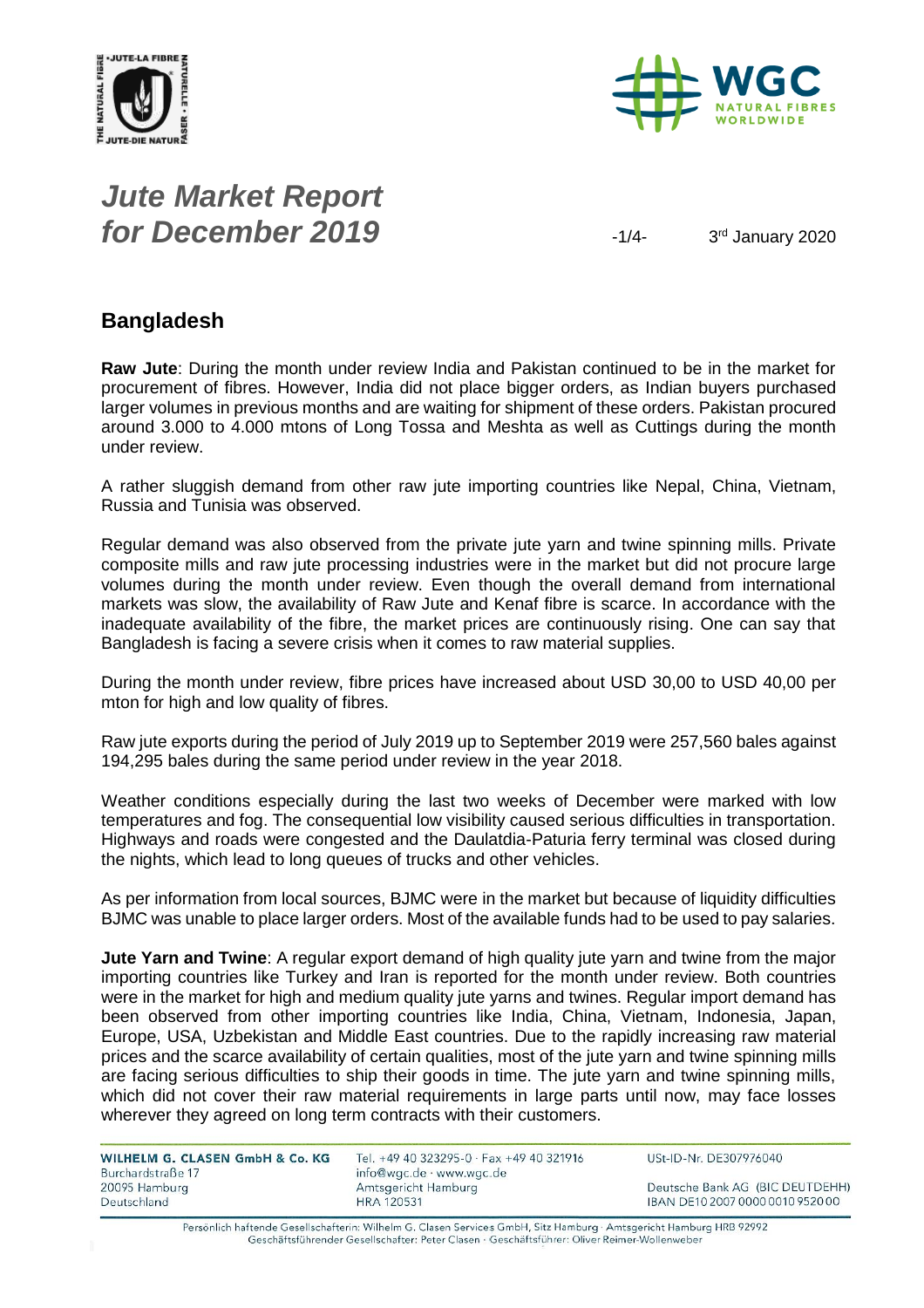



# *Jute Market Report for December 2019*  $\frac{3}{4}$

3rd January 2020

Demand from local market for both Hessian and Sacking Quality was slow during the month under review. Export prices increased on the average by about USD 50,00 to USD 60,00 per mton for both low and high quality jute yarns and twines.

The local jute yarn and twine spinning mills are unable to run their production in full swing because of high raw material prices and scarcity of the same.

**Jute Goods**: During the month under review export demand of finished goods, both Hessians and Sackings was on a regular level. Especially buyers from Africa, placed bigger orders. The export demand from other countries like Europe, Australia, USA, Iran, China and Vietnam was on an average level. India was regularly in the market as buyer of unstitched Binola and B-twill bags.

During the month under review there was less export demand for Carpet Backing Cloth from importing countries in Europe, UK, Japan, Australia and New Zealand. Local demand for hessians and sackings decreased in comparison to the demand ruling in November 2019.

Export prices increased for the following qualities of

| Hessians:     | about 2 %       |
|---------------|-----------------|
| Sackings JBA: | about $2 - 3\%$ |
| CBC:          | about 2 %       |

Except the solvent and renowned privately owned composite jute mills, most of the mills are suffering from scarcity of raw material and consequential high prices.

**Latest news:** A governmental program called BMRE (Balancing Modernization Rehabilitation Expansion) in joint venture with China which was set up to modernize the state owned jute mills under the umbrella of BJMC some three years ago. It is reported that this program has not yet started and that all BJMC mills are still using old machines. Currently 10,835 century old hand looms (hessian, sacking and CBC) are operational in 22 factories under BJMC. The yearly production capacity of these three types of handlooms are 73 mtons in theory, but these old machineries can produce half of their capacity, only. Mr. Shahidullag Chowndhury, President of Bangladesh Trade Union Kendra said: "If the government does not go for modernisation, it will not be possible to save this sector."

The country's private jute mill owners have sought exemption from source tax on cash subsidy and Advance Income Tax (AIT).In a recent letter to the Ministry of Textiles and Jute (MoTJ), Bangladesh Jute Mills Association (BJMA) also demanded reduction in the price of Jute Batching Oil (JBO) to help run their units smoothly.

| WILHELM G. CLASEN GmbH & Co. KG | Tel. +49 40 323295-0 · Fax +49 40 321916 | USt-ID-Nr. DE307976040           |
|---------------------------------|------------------------------------------|----------------------------------|
| Burchardstraße 17               | info@wgc.de · www.wgc.de                 |                                  |
| 20095 Hamburg                   | Amtsgericht Hamburg                      | Deutsche Bank AG (BIC DEUTDEHH)  |
| Deutschland                     | <b>HRA 120531</b>                        | IBAN DE10 2007 0000 0010 9520 00 |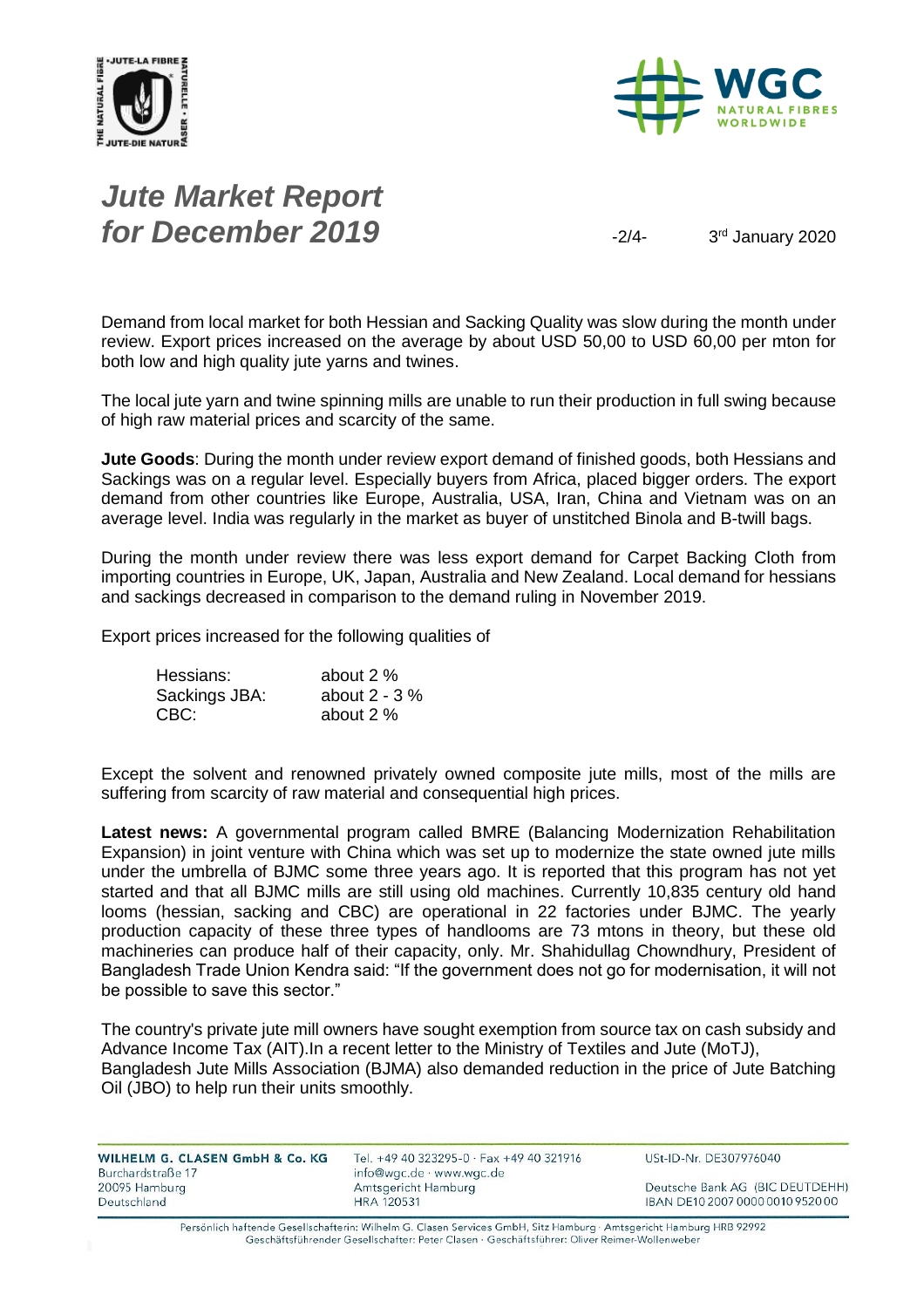



# *Jute Market Report for December 2019*  $\frac{3}{4}$

3rd January 2020

Earlier, the ministry had requested the National Board of Revenue (NBR) and Ministry of Power, Energy and Mineral Resources (MoPEMR) to take necessary measures in these regards. But there was no progress.

Being frustrated, the jute millers again requested the MOTJ to take up the issues with the authorities concerned so that they could consider their concerns and help survive the sector.

Presently, the jute goods exporters pay 10 per cent source tax on cash subsidy against their export earnings. They enjoy 12 per cent cash incentive on their export earnings. The private jute mills said they have long been demanding withdrawal of the source tax on cash incentives. Instead, the authorities have increased it this fiscal year to 10 per cent from 3.0 per cent in the previous fiscal year, they mentioned.

When contacted, Abdul Barik Khan, secretary general of BJMA, said export earnings from jute goods dropped significantly in the fiscal year 2018-19 due to lower demand in the international market. Export of jute goods to Middle East and Africa also declined drastically in the recent years. On the other hand, India has imposed anti-dumping duty, he added.

He also said the MoTJ also requested the Ministry of Power, Energy and Mineral Resources (MoPEMR) to reduce the price of JBO to Tk 68 from existing Tk 90 per litre. But the MoPEMR is yet to reduce the price, he added.

Export earnings from jute sacks and bags dropped by more than 32 per cent and jute yarn and twine by 20 per cent in the last fiscal year than that of the previous fiscal year, the Export Promotion Bureau (EPB) data showed.

The sector earned US\$ 816.27 million in the fiscal year (FY) 2018-19 as compared to US\$ 1.025 billion in FY 2017-18, according to the EPB statistics.

#### **India**

**Raw Jute**: JBA quotations increased during the month under review up to TD-4 IRs 5.250,00 and TD-5 IRs 4.850,00 per 100 kg.

**Jute Yarn**: During the month under review there were not much activities on the jute yarn market in India.

**Jute Goods**: Prices of Hessians increased during the month under review by around 3%. Selective jute mills demanded premiums of about 6 %. Prices of Sackings also increased by about 3%. New Government orders during the month under review were for 300.000 bales with some backlog

WILHELM G. CLASEN GmbH & Co. KG Burchardstraße 17 20095 Hamburg Deutschland

Tel. +49 40 323295-0 · Fax +49 40 321916 info@wgc.de · www.wgc.de Amtsgericht Hamburg **HRA 120531** 

USt-ID-Nr. DE307976040

Deutsche Bank AG (BIC DEUTDEHH) IBAN DE10 2007 0000 0010 9520 00